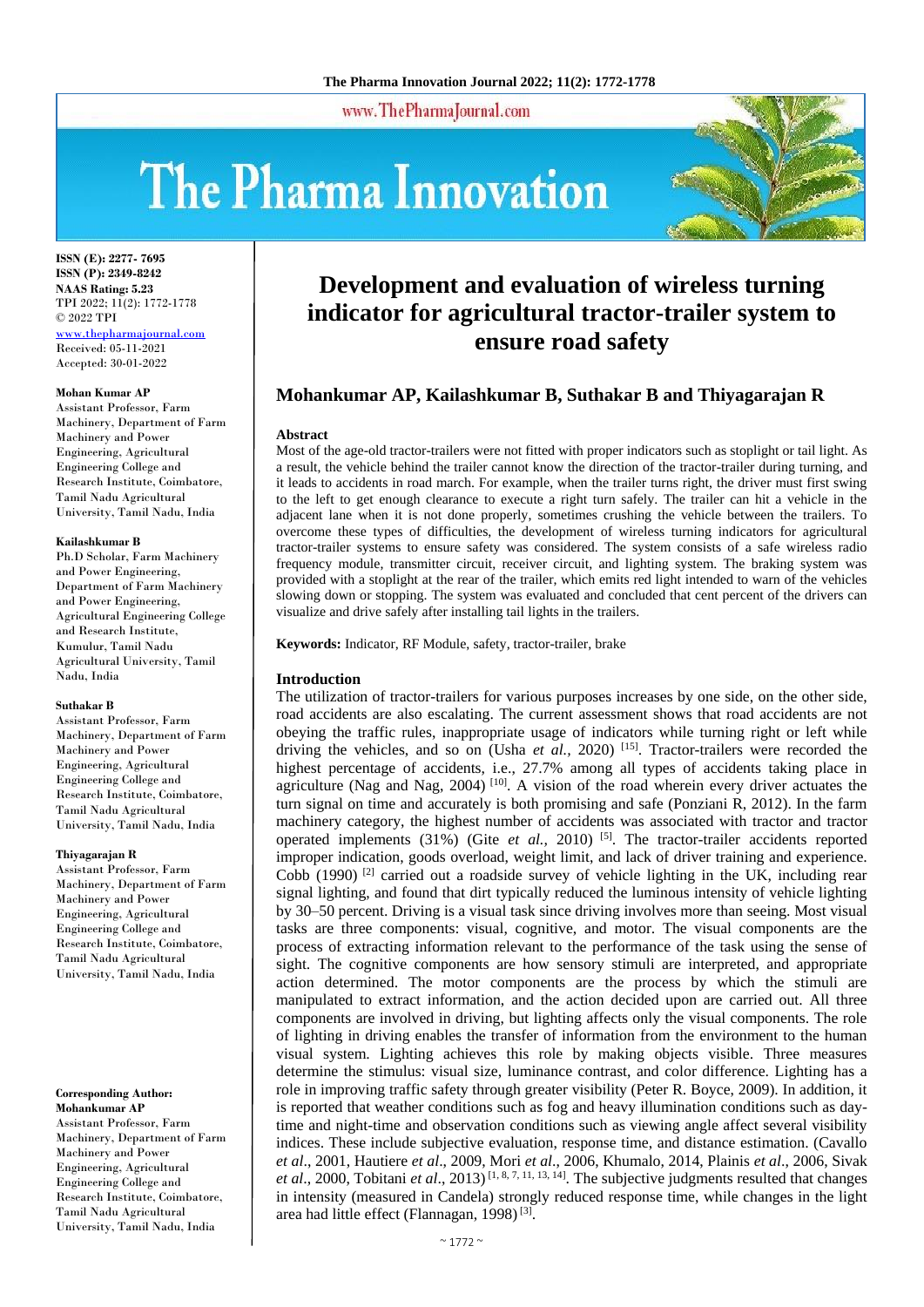As per the Automotive Research Association of India (ARAI), the agricultural trailers are classified as fixed and tipping platform trailers. On the other hand, agricultural trailer fitted with pneumatic tires and operated by agricultural tractors (IS: 8213-2000) are categorized with balanced (double or multiple axles) and semi-balanced trailers (single axle).



**Fig 1:** Balanced trailers up to 10 tonnes capacity



**Fig 2:** Semi-trailers up to 6 tonnes capacity

Nearly 4.3 million tractors were in operation in India, and every twenty rural households owned a tractor in 2011. Presently about 5 lakh tractors are sold annually (Anon.). All the dimensions of existing trailers were measured and verified according to Indian Standard IS 8213 (2000). The dimensions, safety system of existing tractor-trailers (Figure.3), and other safety features are detailed in Table.1.

**Table 1:** Tractor-trailer dimensions

| S. No | <b>Parameters</b>                                  | As per IS: 8213-2000                                            | Balanced trailers, m Semi-trailers, m |              |
|-------|----------------------------------------------------|-----------------------------------------------------------------|---------------------------------------|--------------|
|       | Overall width of the trailer                       | Not exceed 2.5 m                                                | 1.20                                  | 2.13         |
| ◠     | Overall length of the platform                     | 5 m for up to 6 t capacity $\&$<br>6.7 m for above 6 t capacity | 4.90                                  | 4.22         |
|       | Height of the trailer to the top of the platform   | Not more than 1.5 m                                             | 0.58                                  | 0.73         |
|       | Height of the trailer to the top of the sideboard  | Not more than 2.2 m                                             | 2.00                                  | 2.00         |
|       | Edge of the platform to the centre of front wheel  | 0.80 <sub>m</sub>                                               | 0.70                                  | 0.80         |
|       | Tipping angle of the body, in case of tipping type | $42^{\circ}$ to $50^{\circ}$                                    | Fixed type                            | $42^{\circ}$ |



**Fig 3:** Four wheel tractor trailer

## **Agricultural trailers are categorized based on the axle as follows**

- Category R1: Single axle trailer who's Gross Vehicle Weight does not exceed 3.0 tons.
- Category R2: Single axle trailer who's Gross Vehicle Weight exceeds 3.0 tons and does not exceed 6 tons.
- Category R3: Any double axel trailer who's Gross Vehicle Weight does not exceed 10 tons.
- Category R4: Any double axel or multi-axle trailer who's Gross Vehicle Weight exceeds 10 tons.

At present, existing tractor-trailer systems are not supported by proper lighting provisions. Even the operators of the tractors may not know the weight limit of the tractor-trailer and safety rules. Signal lightings are lighting incorporated to indicate the presence of or give information about a vehicle's

movement. Signal lighting includes front position lamps, rear position lamps, side marker lamps, license plate lamps, turn lights, hazard flashers, stop lamps, rear fog lamps, reversing lamps, and daytime running lamps, as well as retroreflectors. The visibility of a signal lamp depends on its luminance, size, shape, and color, the background against which it is seen, and the state of adaptation of the driver.

#### **Materials and Method**

The agricultural trailers are classified as balanced trailers and semi-trailer. Both types of trailers may be fitted with the fixed or tipping platform. The capacity of the single-axle trailers shall be not more than five tonnes. The stoplight was used as a brake-operated lighting device that emits red or amber light at the rear of the vehicle intended to warn of the slowing down or stopping the vehicle. The direction indicator was fixed as a lighting device to show in which direction the driver intends to turn by giving a flashing light on the side of the vehicle towards which the turn will be made. Moreover, when the vehicle is reversing or is about to reverse, reversing light is used to provide a warning signal to pedestrians and other drivers.

The standard IS 8213 (2000): Agricultural Tractor Trailer FAD 11: Agricultural Tractors and Power Tillers specifies material, constructional and other requirements of agricultural trailers fitted with pneumatic tires and operated by an agricultural tractor. It covers the requirements of balanced trailers up to 10 tonnes and semi-trailers up to 5 tonnes capacity. The circuit diagram of wireless turning indicators is shown in Figure.4. The RF module consists of 433 MHz RF Transmitter and Receiver, HT12E Encoder IC, HT12D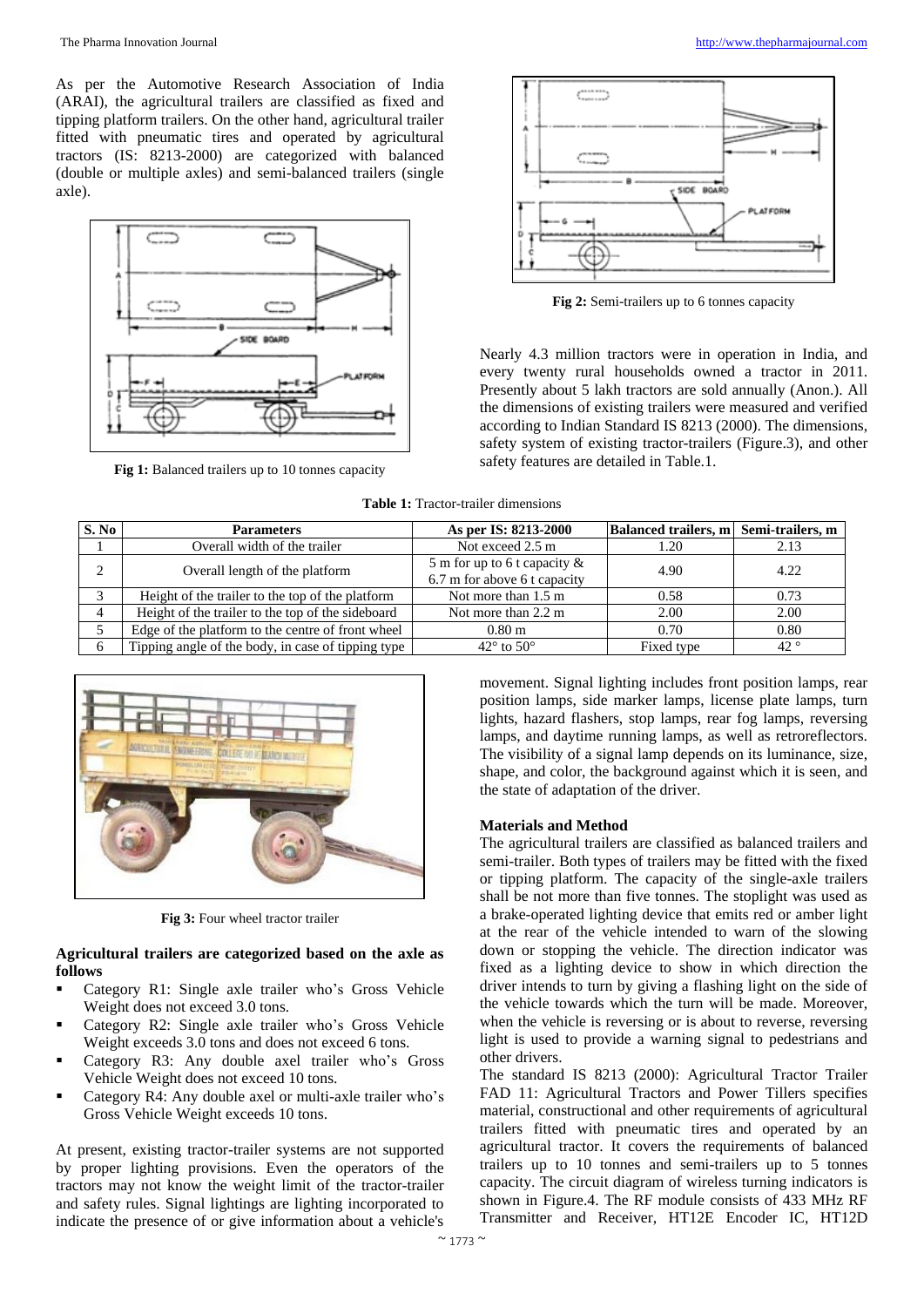Decoder IC, Push Buttons, LEDs, Resistor, 7805 Voltage Regulator, 9V Battery, Bread Board, Connecting wires. The developed wireless turning indicators system consists of receiver, transmitter, LED light is shown in Figure.5.The wireless turning indicators system can be activated through a manual and steering control system.



# **Remote Transmitter Circuit**

**Fig 4:** Circuit diagram of wireless turning indicators

The radiofrequency module is preferred, it can produce a signal and pass through the obstacles. The corresponding frequency range varies between 30 kHz and 300 GHz. This RF module comprises an RF Transmitter and RF Receiver. The transmitter/receiver pair operates at a frequency of 434 MHz. An RF transmitter receives serial data and transmits it wirelessly through RF through its antenna connected at a pin 4. The transmission occurs at the rate of 1 Kbps – 10 Kbps. The transmitted data is received by an

RF receiver operating at the same frequency as the transmitter. The RF module is often used with a pair of encoders/decoders. The encoder is used for encoding parallel data for transmission feed, while a decoder decodes reception. HT12E-HT12D, HT640-HT648, etc., are some commonly used encoder/decoder pair ICs. The laboratory prototype safety wireless radio frequency (RF) module was developed as shown below (Figure.6. a  $& 6.b$ ).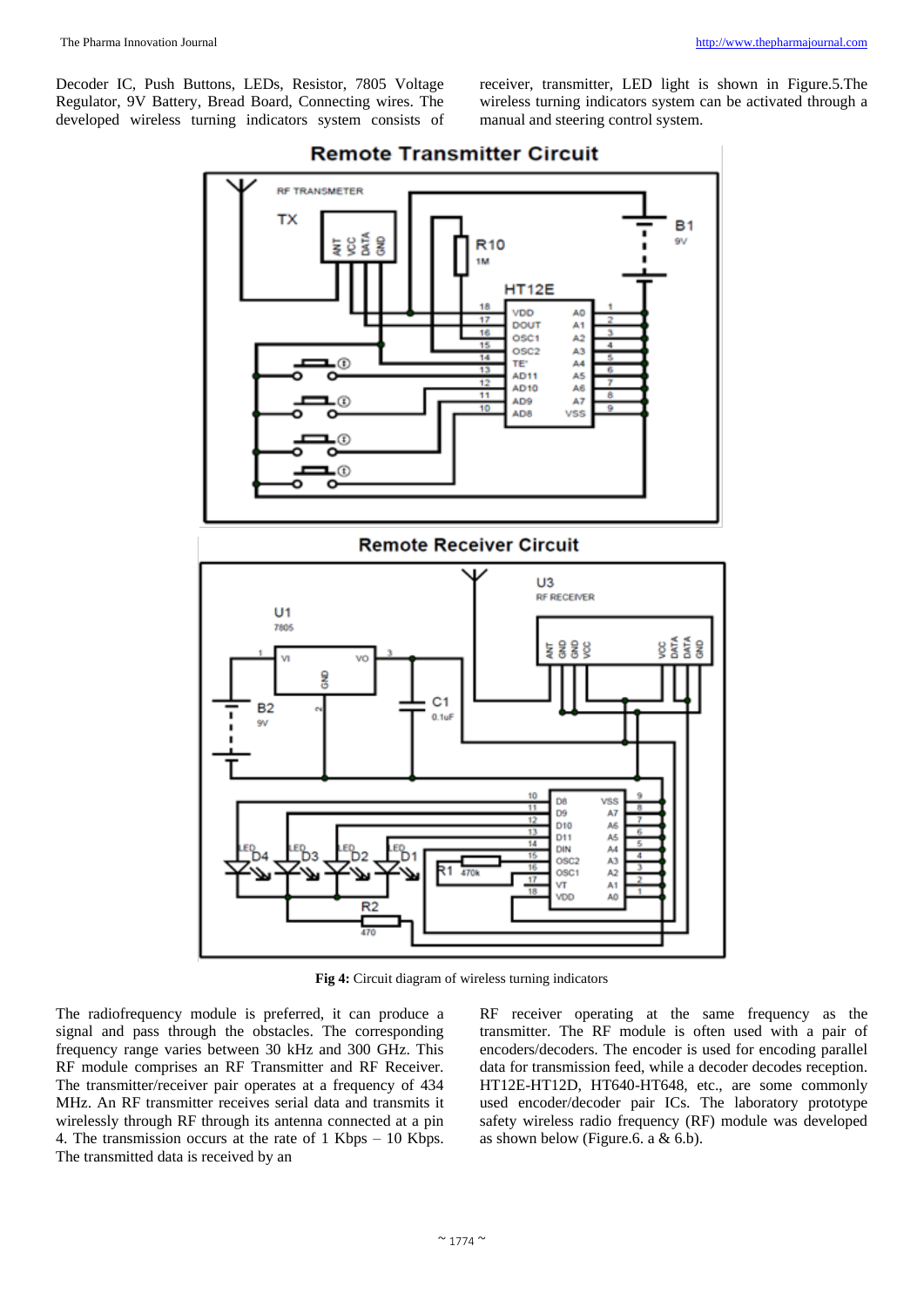

**Fig 5:** Wireless turning indicators

The improved prototype model of wireless turning indicator (as per standard IS: 8213-2000) is shown in Figure.7 (a & b). It consists of a transmitter with display and power source, receiver with indicators, and parking brake sensor. In addition, the two amber flashing reversing lamps (warning lamps) conforming to IS 4060 or IS 13135 as symmetrically mounted and as widely spaced laterally as practicable, visible from both front and rear, mounted at the height of 1000 mm, and it should flash together at a rate of 60 to 120 flashes per minute.



**Fig 6.a:** Transmitter unit



**Fig 6.b:** Receiver with indicators



**Fig 7.a:** RF wireless setup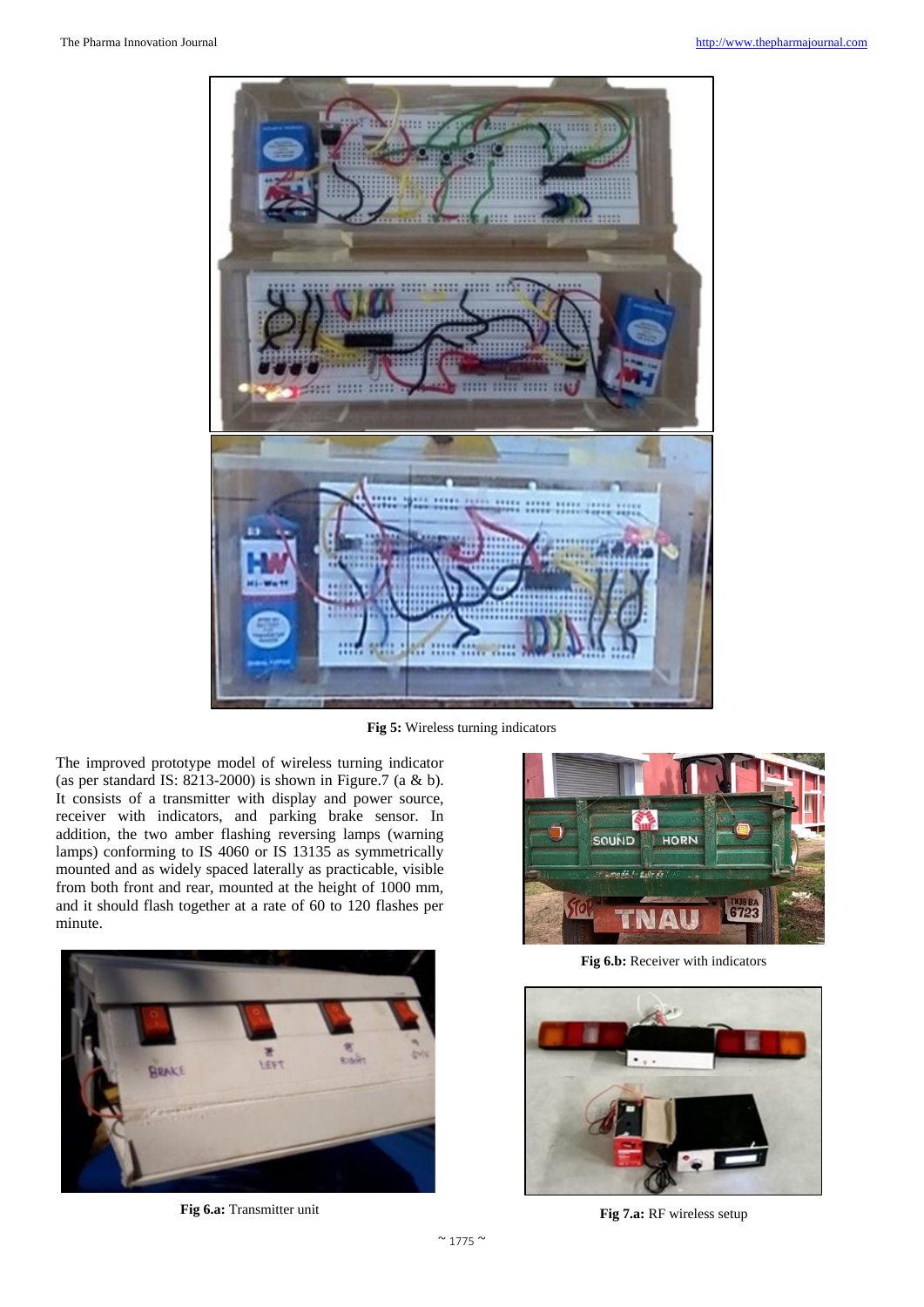

## **Fig 7.b:** Working condition with RF setup

|  |  |  |  |  |  |  |  |  | Table 2: Lights and signalling devices position and arrangement |
|--|--|--|--|--|--|--|--|--|-----------------------------------------------------------------|
|--|--|--|--|--|--|--|--|--|-----------------------------------------------------------------|

| S. No.                                                                                                                                        |                                                                                                                                                                                                                                                                                                                        | <b>Lighting and Light-signalling Devices</b>                                                                                        | <b>Number/ Orientation / Colour</b> |  |  |  |  |
|-----------------------------------------------------------------------------------------------------------------------------------------------|------------------------------------------------------------------------------------------------------------------------------------------------------------------------------------------------------------------------------------------------------------------------------------------------------------------------|-------------------------------------------------------------------------------------------------------------------------------------|-------------------------------------|--|--|--|--|
|                                                                                                                                               | Rear Position Lamp (Tail lamp)                                                                                                                                                                                                                                                                                         |                                                                                                                                     | 2/ Rear/Red                         |  |  |  |  |
|                                                                                                                                               | Position / Arrangement                                                                                                                                                                                                                                                                                                 |                                                                                                                                     |                                     |  |  |  |  |
|                                                                                                                                               | The point on the illuminating surface farthest from the median longitudinal plane of the trailer shall be not more than 500<br>i.<br>mm from the extreme outer edge of the vehicle.<br>The distance between the inner edge of the two illuminating surfaces shall be not less than 500 mm. This distance may be<br>ii. |                                                                                                                                     |                                     |  |  |  |  |
|                                                                                                                                               |                                                                                                                                                                                                                                                                                                                        |                                                                                                                                     |                                     |  |  |  |  |
|                                                                                                                                               |                                                                                                                                                                                                                                                                                                                        |                                                                                                                                     |                                     |  |  |  |  |
|                                                                                                                                               | reduced to 400 mm, where the overall width of the trailer is less than 1300 mm.<br>In height: above the ground, not less than 250 mm, not more than 2100 mm.<br>iii.                                                                                                                                                   |                                                                                                                                     |                                     |  |  |  |  |
|                                                                                                                                               |                                                                                                                                                                                                                                                                                                                        |                                                                                                                                     |                                     |  |  |  |  |
|                                                                                                                                               | Rear Position lamp may have parts in common with any other lamp situated at the rear.<br>iv.                                                                                                                                                                                                                           |                                                                                                                                     |                                     |  |  |  |  |
| $\overline{2}$                                                                                                                                | Reversing lamp                                                                                                                                                                                                                                                                                                         |                                                                                                                                     | 2/Rear/White                        |  |  |  |  |
|                                                                                                                                               |                                                                                                                                                                                                                                                                                                                        | Position / Arrangement                                                                                                              |                                     |  |  |  |  |
|                                                                                                                                               | i.                                                                                                                                                                                                                                                                                                                     | In height: above the ground, not less than 250 mm nor more than 2100 mm                                                             |                                     |  |  |  |  |
|                                                                                                                                               | ii.<br>They shall be such that the lamp can light up only if the reverse gear is engaged.                                                                                                                                                                                                                              |                                                                                                                                     |                                     |  |  |  |  |
|                                                                                                                                               | iii.                                                                                                                                                                                                                                                                                                                   | Reverse lamp may have parts in common with any other lamp situated at the rear                                                      |                                     |  |  |  |  |
| 3.                                                                                                                                            |                                                                                                                                                                                                                                                                                                                        | Direction indicators                                                                                                                | 2/ Rear/ Amber                      |  |  |  |  |
|                                                                                                                                               |                                                                                                                                                                                                                                                                                                                        | Position / Arrangement                                                                                                              |                                     |  |  |  |  |
| $\mathbf{i}$ .<br>The point on the illuminating surface farthest from the median longitudinal plane of the trailer shall be not more than 500 |                                                                                                                                                                                                                                                                                                                        |                                                                                                                                     |                                     |  |  |  |  |
|                                                                                                                                               | mm from the extreme outer edge of the vehicle                                                                                                                                                                                                                                                                          |                                                                                                                                     |                                     |  |  |  |  |
|                                                                                                                                               | The distance between the inner edge of the two illuminating surfaces shall be not less than 500 mm. This distance may be<br>ii.                                                                                                                                                                                        |                                                                                                                                     |                                     |  |  |  |  |
|                                                                                                                                               | reduced to 400 mm, where the overall width of the trailer is less than 1300 mm.                                                                                                                                                                                                                                        |                                                                                                                                     |                                     |  |  |  |  |
|                                                                                                                                               | In height: above the ground, not less than 250 mm nor more than 2100.<br>iii.                                                                                                                                                                                                                                          |                                                                                                                                     |                                     |  |  |  |  |
|                                                                                                                                               | Rear direction indicator may have parts in common with any other lamp situated at the rear.<br>iv.<br>The direction indicator flashes in unison at a rate of 60 to 120 flashes per minute.<br>V.                                                                                                                       |                                                                                                                                     |                                     |  |  |  |  |
|                                                                                                                                               |                                                                                                                                                                                                                                                                                                                        |                                                                                                                                     |                                     |  |  |  |  |
|                                                                                                                                               | vi.                                                                                                                                                                                                                                                                                                                    | The direction indicator shall be designed and fitted so that the tractor operator knows that it is operating correctly (tell-tail). |                                     |  |  |  |  |
| 4                                                                                                                                             | 2/ Rear/Red<br>Stop lamp (Brake lamp)                                                                                                                                                                                                                                                                                  |                                                                                                                                     |                                     |  |  |  |  |
|                                                                                                                                               | Position / Arrangement<br>The point on the illuminating surface farthest from the median longitudinal plane of the trailer shall be not more than 500<br>i.<br>mm from the extreme outer edge of the vehicle.                                                                                                          |                                                                                                                                     |                                     |  |  |  |  |
|                                                                                                                                               |                                                                                                                                                                                                                                                                                                                        |                                                                                                                                     |                                     |  |  |  |  |
|                                                                                                                                               |                                                                                                                                                                                                                                                                                                                        |                                                                                                                                     |                                     |  |  |  |  |
|                                                                                                                                               | The distance between the inner edge of the two illuminating surfaces shall be not less than 500 mm. This distance may be<br>ii.<br>reduced to 400 mm, where the overall width of the trailer is less than 1300 mm. In height: above the ground, not less                                                               |                                                                                                                                     |                                     |  |  |  |  |
|                                                                                                                                               |                                                                                                                                                                                                                                                                                                                        |                                                                                                                                     |                                     |  |  |  |  |
|                                                                                                                                               |                                                                                                                                                                                                                                                                                                                        | than 250 mm nor more than 2100 mm.                                                                                                  |                                     |  |  |  |  |
|                                                                                                                                               | iii.                                                                                                                                                                                                                                                                                                                   | Stop lamps may have parts in common with any other lamp situated at the rear.                                                       |                                     |  |  |  |  |
|                                                                                                                                               | All stop lamps shall light up simultaneously when the braking system operates<br>iv.                                                                                                                                                                                                                                   |                                                                                                                                     |                                     |  |  |  |  |

The trailer was fitted with two turn indicators (Direction indicators) lamps on the rear side. The light emitted by lamps while in operation was visible from both the front and rear of the vehicle. The illuminated area of each direction indicator was not less than 2250 mm<sup>2</sup>. The brake-operated stop light was provided at the rear of the trailer, which emits red light intended to warn of the slowing down or to stop of the vehicle, the stoplights were provided as part of tail lamps.

#### **Results and Discussion**

Wireless communication was used to transmit process data and operation commands between the agricultural vehicles, and a data protocol was developed to operate the indicators. Almost 50% of the drivers either fail to indicate while changing lanes or do not turn the indicator off. While failing to indicate a turn might seem like a small violation, several accidents are caused while turning without indication or during lane changing. The respective operator gets an ON/OFF indicator light based on the steering angle. This wireless signal will be useful when the driver/rider put the indicator while entering the road from parking, during U-turn, reversing the vehicle, both the indicator light will be ON.

Taillight set was made up of ABS plastic with four chambers. The input voltage was 24 V. The operating power was 10 watts with a 9 Amp current.



**Fig 8:** Evaluation of RF wireless setup

A list of the functions that the system can perform, or rather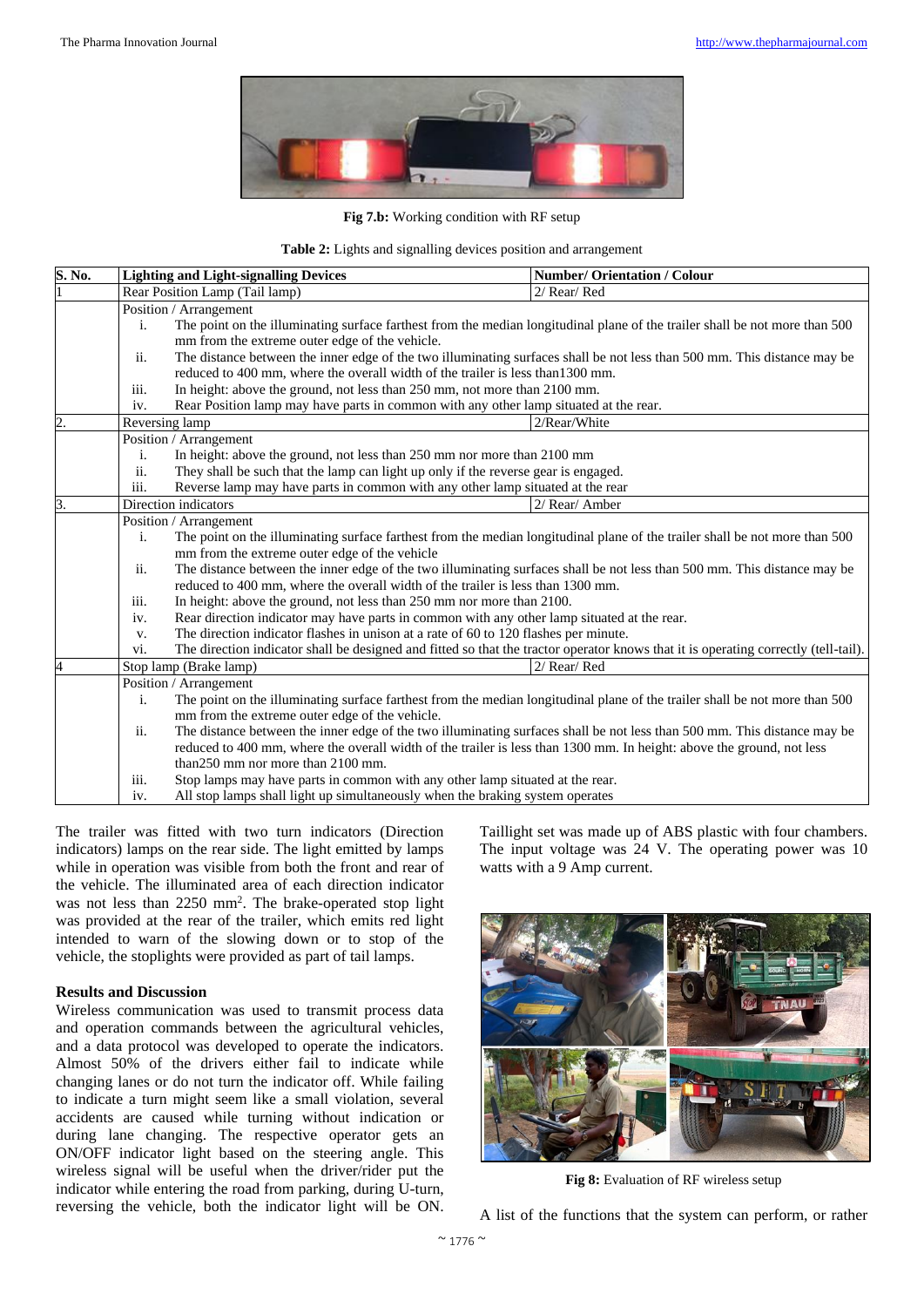types of information that can be displayed with the current taillight configuration, includes only the following items: (a) braking information, on-off; (b) running information (absence of braking), on-off; (c) turning information, left-off-right; and (d) backing information, on-off (Anon.). It was observed that the maximum angle at which the trailer wheels start rotate in a 50° of the steering angle, if the straight position of the wheels is considered to be at 90°. This angle also depends on the make and dimensions of the vehicle. The ergonomic evaluation of the vehicle drivers (subjects) is recorded based on the actual road condition for the effectiveness of the indicators in the trailer, as shown in Figure 9. Each subject drove five runs, and each run lasted about 15 minutes. Before the experiment, the subject was not intimated about the experiment with the driving task, in order to extract the best results. This study showed that an indication of light signals during a driving task has a large adverse effect on preventing accidents. On average, the reaction time increases with 240 ms of a driver. The reason for this significant increase in reaction time is that the light creates attention to detect movement precisely presented at the roadway. From Figure.9, it is recorded that only 20 percent of the drivers can predict the trailer direction without tail light indication. After installing tail lights in the trailers, 100 percent of the drivers can visualize and drive accordingly. The flashing lights have more attention attraction properties than continuous lights, especially when they appear in the periphery of the visual field (Gail *et al.*, 2001)<sup>[4]</sup>. The light intensity was the reason for this adverse high-frequency behavior and a good predictor of the performance ranking.



**Fig 9:** Ergonomic analysis of vehicle driver's comfort

#### **Conclusion**

The signal functions of a vehicle represent an important contribution to road safety as they show other road users the current driving condition of the vehicle. Any vehicles ahead, braking, or reversing are made visible to other road users by means of the respective signal function. Hazardous situations, such as driving in fog or emergency braking, are highlighted by special signal functions (Mugge and Hohmann, 2016)<sup>[9]</sup>. In such a way, tractor-trailer safety is commonly measured in terms of the frequency of accidents and the consequences of these accidents with regard to their outcome in terms of severity. The specific safety problems were identified as the indication of the movement of the tractor cum trailer to the other vehicle, which is in front and back of the tractor. When the indication is available to the destination before a certain turning distance, this will help people avoid accidents during rush hours and emergency situations.

# **Acknowledgments**

We want to express our gratitude to Tamil Nadu Agricultural University for providing support and facilities to carry out this research. Also, we wish to express our sincere gratitude to Dean, Professor and Head, Workshop In-charge and Workshop Artisans in the Department of Farm Machinery and Power Engineering, AEC & RI, Kumulur for their support to complete this research successfully.

# **Conflict of Interest**

The authors declare no conflict of interest.

# **References**

- 1. Cavallo V, Colomb M, Doré J. Distance perception of vehicle rear lights in fog. Human Factors. 2001;43(3):442-451. https://doi.org/10.1518/001872001775898197
- 2. Cobb J. Roadside survey of vehicle lighting: 1989 (Research Report No. 290). Crowthorne, England: Transport and Road Research Laboratory. 1990.
- 3. Flannagan MJ. Photometric requirements for signal lamps using innovative light sources: Updating requirements based on lighted sections. Transportation Research Institute, UMTRI-98-19. 1998.
- 4. Gail J, Lorig M, Gelau C, Heuzeroth D, Sievert W. Optimization of rear signal pattern for reduction of rear-end accidents during emergency braking manoeuvres. Bergisch Gladbach, Germany: Bundesanstaltfür Strassenwesen (BAST). 2001.
- 5. Gite Laxman, Tiwari Prem, Khadatkar Abhijit. Farm machinery accidents in Indian agriculture. 2010.
- 6. Hautière N, Dumont E, Brèmond R, Ledoux V. Review of the mechanisms of visibility reduction by rain and wet road. In 8th International Symposium on Automotive Lighting, München, 2009, 445-455.
- 7. Khumalo N. Visibility improvements through information provision regarding sun glare: A case study in Cape Town. [PhD thesis]. University of Cape Town. 2014.
- 8. Mori K, Kato T, Takahashi T, Ide I, Murase H, Miyahara T, *et al*. Visibility estimation in foggy conditions by invehicle camera and radar. In First International Conference on Innovative Computing, Information and Control-Volume I (ICICIC'06). Beijing, China: IEEE. 2006;2:548–551.
- Mugge M, Hohmann C. Signal lights designed light for rear lamps and new upcoming technologies: innovations in automotive lighting. Advanced Optical Technologies. 2016;5(2):117-128. https://doi.org/10.1515/aot-2015- 0061
- 10. Nag PK, Nag A. Drudgery, accidents and injuries in Indian agriculture. Ind Health. 2004 Apr;42(2):149-62. doi: 10.2486/indhealth.42.149. PMID: 15128164.
- 11. Plainis S, Murray I, Pallikaris I. Road traffic casualties: Understanding the night-time death toll. Injury Prevention. 2006;12(2):125–138. https://doi.org/10.1136/ip.2005.011056
- 12. Richard Ponziani, Turn Signal Usage Rate Results: A Comprehensive Field Study of 12,000 Observed Turning Vehicles SAE Technical Paper 2012-01-0261, 04/16/2012
- 13. Sivak M, Flannagan MJ, Miyokawa T, Traube EC. Color identification in the visual periphery: Consequences for color coding of vehicle signals. Transportation Human